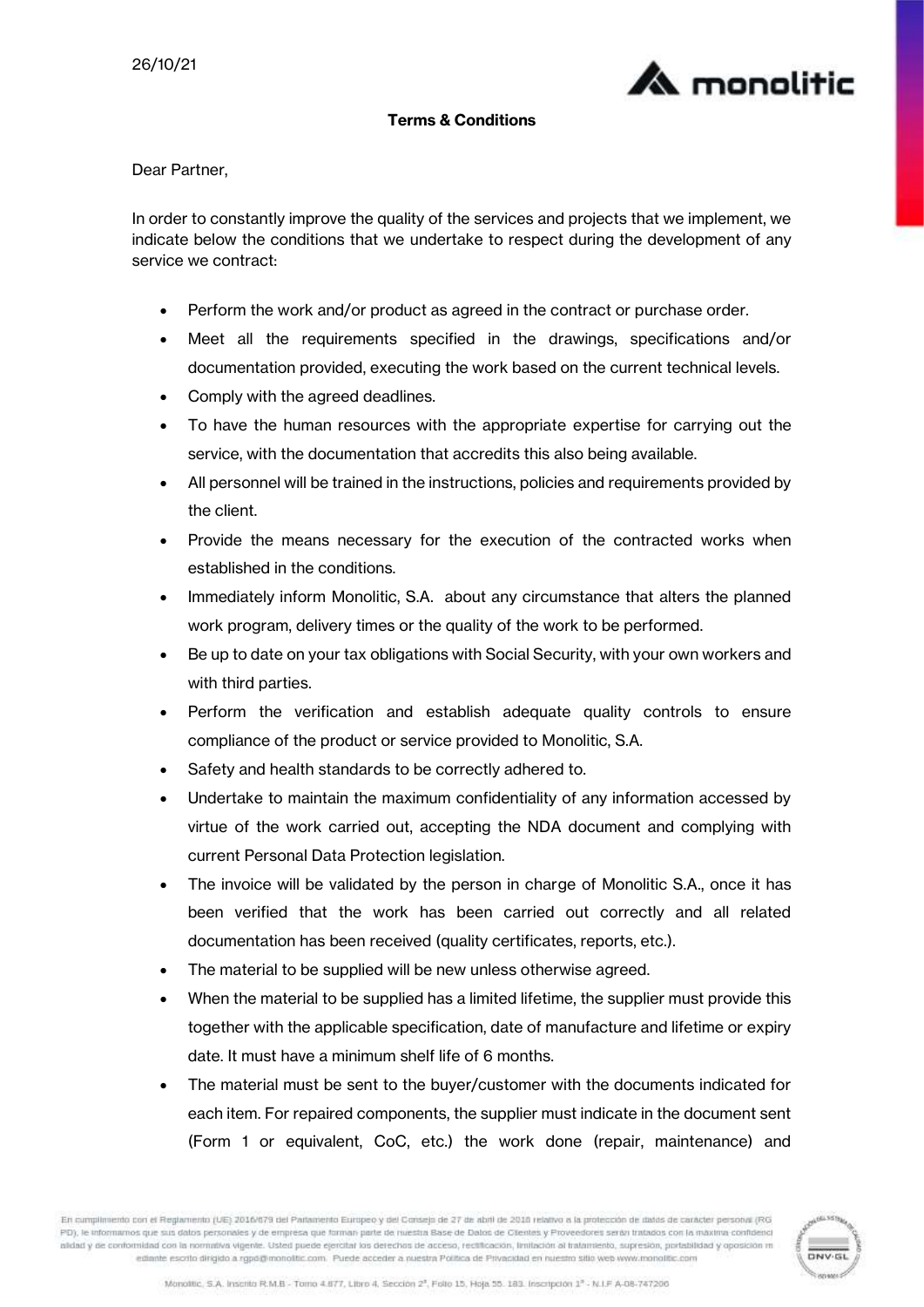maintenance data (reference manual, directive, service bulletin, etc.) used, including the reference and edition thereof.

monolitic

- The customer will have the right to verify compliance with the requirements indicated in the Contract/Purchase Order to perform quality inspection and audits at any time and in all areas dedicated to the Contract/Purchase Order.
- The Client, NQAR (military authority) or Civil Authorities will have the right of access to all the facilities involved in the Contract/Purchase Order and all applicable requirements. The necessary agreements will be agreed with the client, NQAR or civil authorities.
- All invoices presented at Monolitic S.A, for charges related to this order, must refer to the order number indicated. Compliance with this requirement will be essential to proceed with the corresponding payments. Likewise, the order number must be indicated on all shipments of materials.
- The staff of Monolitic, S.A. or the client, the Aeronautical Authority, or the Quality Management representative, or any other person designated by Monolitic S.A. will have free access to the supplier's facilities to witness tests, review documentation or any other practice that the quality management department of Monolitic, S.A. considers necessary. The necessary agreements will be agreed previously with parties involved.
- The supplier will keep archived for a minimum of (10) years from the shipment of the items, the test and inspection documents, as well as the control data that cover the final product of this order.

The supplier is obliged to comply with the environmental requirements.

- The need for the provider:
	- o implement a quality management system;
	- o notify the organization of non-conforming processes, products or services and obtain approval for their provision;
	- o prevent the use of counterfeit parts (see 8.1.4 of standard 9100);
	- $\circ$  notify the organization of changes in processes, products or services, including changes in its external suppliers or the location of production, and obtain approval from the organization;
	- $\circ$  deploy the requirements applicable to external suppliers, including customer requirements;
	- $\circ$  provide test specimens for approval, inspection/verification, research or design audit;

En cumplimiento con el Reglamento (UE) 2016/679 del Parlamento Europeo y del Consejo de 27 de abril de 2018 relativo a la protección de dialos de cantoter personal (RG PD), le informamos que sus datos personales y de empresa que forman parte de nuestra Base de Datos de Clientes y Proveedores serán tratados con la máxima confid atidad y de conformidad con la normativa vigente. Usted puede ejercitar los detechos de acceso, rectiticación, limitación al tratamiento, supresión, portabilidad y oposición m ediante escrito dirigido a rgpó@monolitic.com. Puede acceder a nuestra Política de Privacidad en nuestro sitio web www.monolitic.com